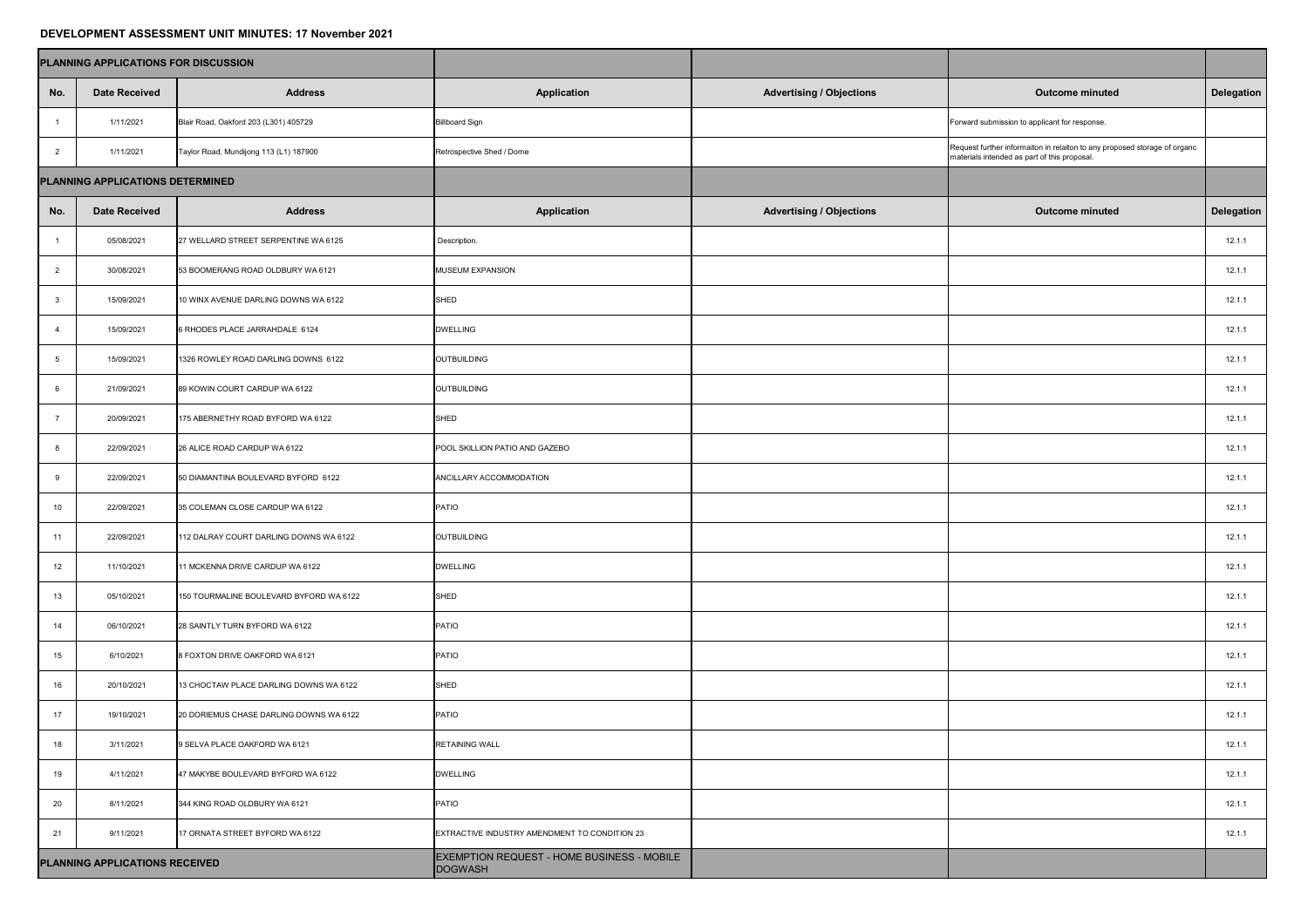| No.                                       | <b>Date Received</b>   | <b>Address</b>                       | <b>Application</b>                                                                                       | <b>Advertising / Objections</b> | <b>Outcome minuted</b> | Delegation        |
|-------------------------------------------|------------------------|--------------------------------------|----------------------------------------------------------------------------------------------------------|---------------------------------|------------------------|-------------------|
|                                           | 8/11/2021              | LOT 27 BRIGGS ROAD BYFORD WA 6122    | SHED                                                                                                     |                                 |                        |                   |
|                                           | 8/11/2021              | 61 HARDEY ROAD SERPENTINE WA 6215    | SHED                                                                                                     |                                 |                        |                   |
|                                           | 11/11/2021             | 14 RELIANT RETREAT BYFORD 6122       | HOME BUSINESS - BEAUTY SALON                                                                             |                                 |                        |                   |
|                                           | 8/11/2021              | 15 GIBSON TOP OAKFORD WA 6121        | <b>REMOVAL OF TREES</b>                                                                                  |                                 |                        |                   |
|                                           | 8/11/2021              | 344 KING ROAD OLDBURY WA 6121        | EXTRACTIVE INDUSTRY AMENDMENT TO CONDITION 23                                                            |                                 |                        |                   |
|                                           | 8/11/2021              | 52 LARSEN ROAD BYFORD WA 6122        | <b>DWELLING</b>                                                                                          |                                 |                        |                   |
|                                           | 11/11/2021             | 37 NORTHERLY LANE OAKFORD WA 6121    | WATER PUMP / GENERATOR COVER / RAINWATER TANK / PATIO                                                    |                                 |                        |                   |
|                                           | 12/11/2021             | 3 WATERSIDE PASS BYFORD WA 6122      | SHED EXTENSION                                                                                           |                                 |                        |                   |
|                                           | 8/11/2021              | 3 GOODENIA VISTA BYFORD WA 6122      | <b>DWELLING</b>                                                                                          |                                 |                        |                   |
| 10                                        | 8/11/2021              | 15 GALLIPOLI AVENUE BYFORD WA 6122   | <b>PATIO</b>                                                                                             |                                 |                        |                   |
| 11                                        | 9/11/2021              | 17 ORNATA STREET BYFORD WA 6122      | EXEMPTION REQUEST - HOME BUSINESS - MOBILE DOGWASH                                                       |                                 |                        |                   |
| 12                                        | 9/11/2021              | 58 GIBSON TOP OAKFORD WA 6121        | <b>DWELLING</b>                                                                                          |                                 |                        |                   |
| 13                                        | 10/11/2021             | 10 WINX AVENUE DARLING DOWNS WA 6122 | AMENDMENT TO DWELLING APPROVAL                                                                           |                                 |                        |                   |
| 14                                        | 11/11/2021             | 36 HOLSTEIN COURT OAKFORD WA 6121    | ALFRESCO / BATHROOM                                                                                      |                                 |                        |                   |
| 15                                        | 11/11/2021             | 725 ELLIOTT ROAD KEYSBROOK 6126      | MANS HEAD ROAD, KEYSBROOK (ELLIOTT ROAD, KEYSBROOK 725<br>(L3) 398989) - TELECOMMUNICATIONS INSTALLATION |                                 |                        |                   |
| 16                                        | 11/11/2021             | 14 RELIANT RETREAT BYFORD 6122       | EXEMPTION APPLICATION - HOME BUSINESS - BEAUTY SALON                                                     |                                 |                        |                   |
| <b>HEALTH APPLICATIONS RECEIVED</b>       |                        |                                      |                                                                                                          |                                 |                        |                   |
| No.                                       | Date Received          | <b>Address</b>                       | Proposal                                                                                                 | <b>Advertising / Objections</b> | <b>Outcome minuted</b> | <b>Delegation</b> |
|                                           | 9/11/2021              | 151 Wungong South Rd, Darling Downs  | Wastewater application                                                                                   |                                 |                        | N/A               |
| $\overline{2}$                            | 8/11/2021              | 169 Abernethy rd, Byford             | Hair, Beauty & Skin Penetration application form                                                         |                                 |                        |                   |
|                                           | 9/11/2021              | 38 Paterson Street Mundijong         | Wastewater application                                                                                   |                                 |                        | N/A               |
|                                           | 11/11/2021             | 37 Holmes Road, Oakford              | Wastewater application                                                                                   |                                 |                        | N/A               |
|                                           | 15/11/2021             | 6 South Western Hwy, Serpentine      | Change of ownership - Food business registration/notification form                                       |                                 |                        | 6.1.2             |
| <b>HEALTH APPLICATIONS DETERMINED</b>     |                        |                                      |                                                                                                          |                                 |                        |                   |
| No.                                       | <b>Date Determined</b> | <b>Address</b>                       | <b>Proposal</b>                                                                                          | <b>Advertising / Objections</b> | <b>Outcome minuted</b> | <b>Delegation</b> |
|                                           |                        |                                      |                                                                                                          |                                 |                        |                   |
| <b>HEALTH APPLICATIONS FOR DISCUSSION</b> |                        |                                      |                                                                                                          |                                 |                        |                   |
| No.                                       | <b>Date Received</b>   | <b>Address</b>                       | <b>Proposal</b>                                                                                          | <b>Advertising / Objections</b> | <b>Outcome minuted</b> | <b>Delegation</b> |

| ֡֡֡֡֡֡֡֡<br>I<br>l |  |
|--------------------|--|
|                    |  |
|                    |  |
|                    |  |
|                    |  |
|                    |  |
|                    |  |
|                    |  |
|                    |  |
|                    |  |
|                    |  |
|                    |  |
|                    |  |
|                    |  |
|                    |  |
|                    |  |
|                    |  |
|                    |  |
|                    |  |
|                    |  |
| I                  |  |
|                    |  |
|                    |  |
|                    |  |
|                    |  |
|                    |  |
|                    |  |
| I<br>Ì             |  |
|                    |  |
|                    |  |
|                    |  |
| I<br>I             |  |